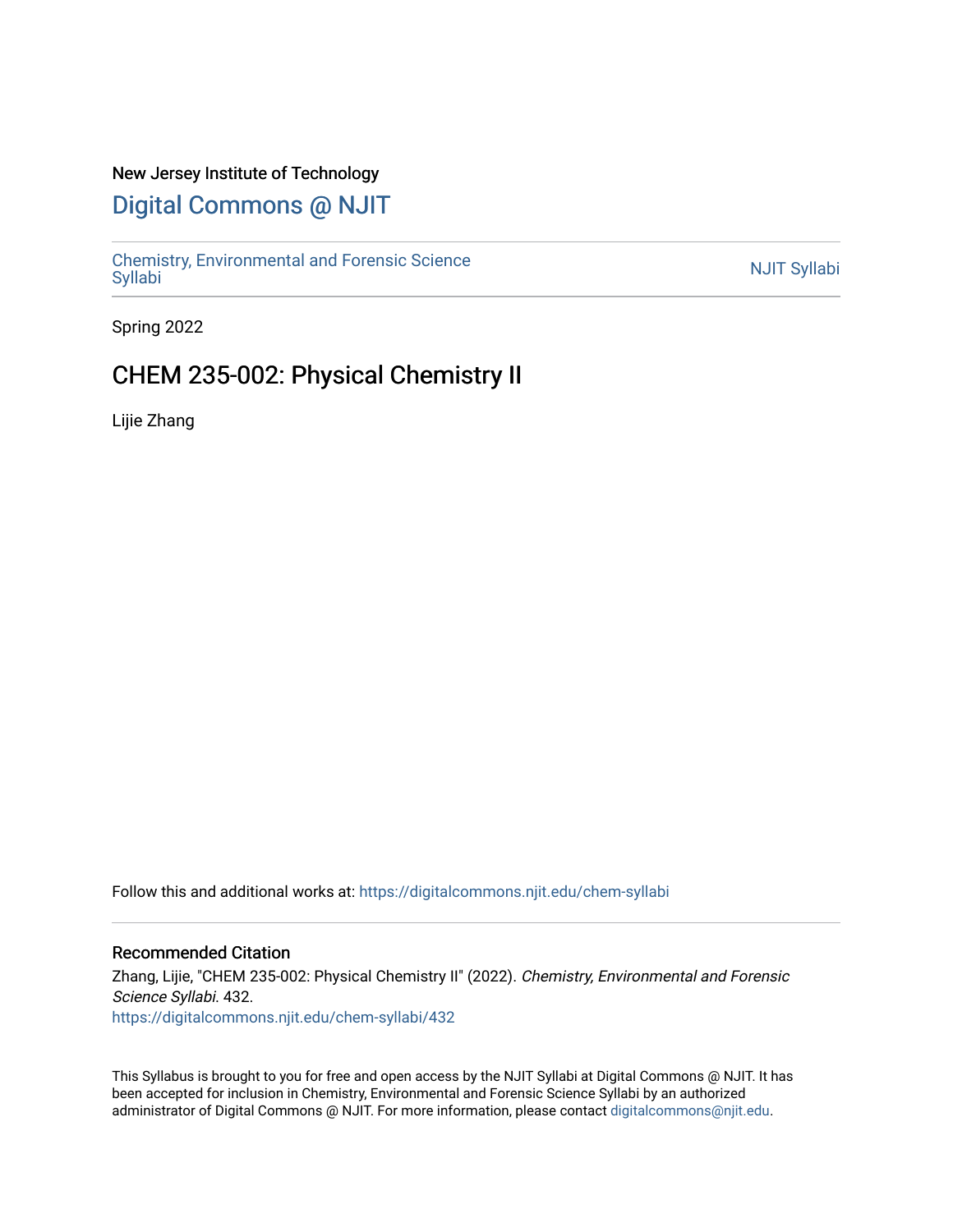

## THE COLLEGE OF SCIENCE **AND LIBERAL ARTS**

## THE DEPARTMENT OF CHEMISTRY AND ENVIRONMENTAL SCIENCE

## **Chemistry:**  *Spring 2022 Course Syllabus*

**NJIT [Academic](https://www.njit.edu/policies/sites/policies/files/academic-integrity-code.pdf) Integrity Code**: All Students should be aware that the Department of Chemistry & Environmental Science (CES) takes the University Code on Academic Integrity at NJIT very seriously and enforces it strictly. This means that there must not be any forms of plagiarism, i.e., copying of homework, class projects, or lab assignments, or any form of cheating in quizzes and exams. Under the University Code on Academic Integrity, students are obligated to report any such activities to the Instructor.

### **COURSE INFORMATION**

 **Course Description**: Phase equilibrium, Multi-component phase equilibrium, Electrochemical Equilibrium, Thermochemistry of Ions in Solutions, Kinetic Theory of Gases, Transport Phenomena, Chemical Kinetics, Gas Phase Reactions, Chemical Dynamics, Reactions in Liquid Phase, Photochemistry.

#### **Number of Credits**: 3

#### **Prerequisites**:

 **CHEM 231:** with a grade of C or better.

#### **Course-Section and Instructors**

| <b>Course-Section</b>                        | Instructor |
|----------------------------------------------|------------|
| CHEM 235-002, TR 10am - 10:20 am Lijie Zhang |            |

**Office Hours**: By appointment. Emails requesting a meeting should be sent to lijie.zhang@njit.edu.

#### **Required Textbook**:

| Title     | <b>Physical Chemistry</b>               |  |
|-----------|-----------------------------------------|--|
| Author    | P. W. Atkins, J. de Paula, James Keeler |  |
| Edition   | 11th                                    |  |
| Publisher | Oxford University Press                 |  |
| ISBN $#$  | 978-0-19-876986-6                       |  |

**University-wide Withdrawal Date**: The last day to withdraw is Monday, April 4, 2021. It will be strictly enforced.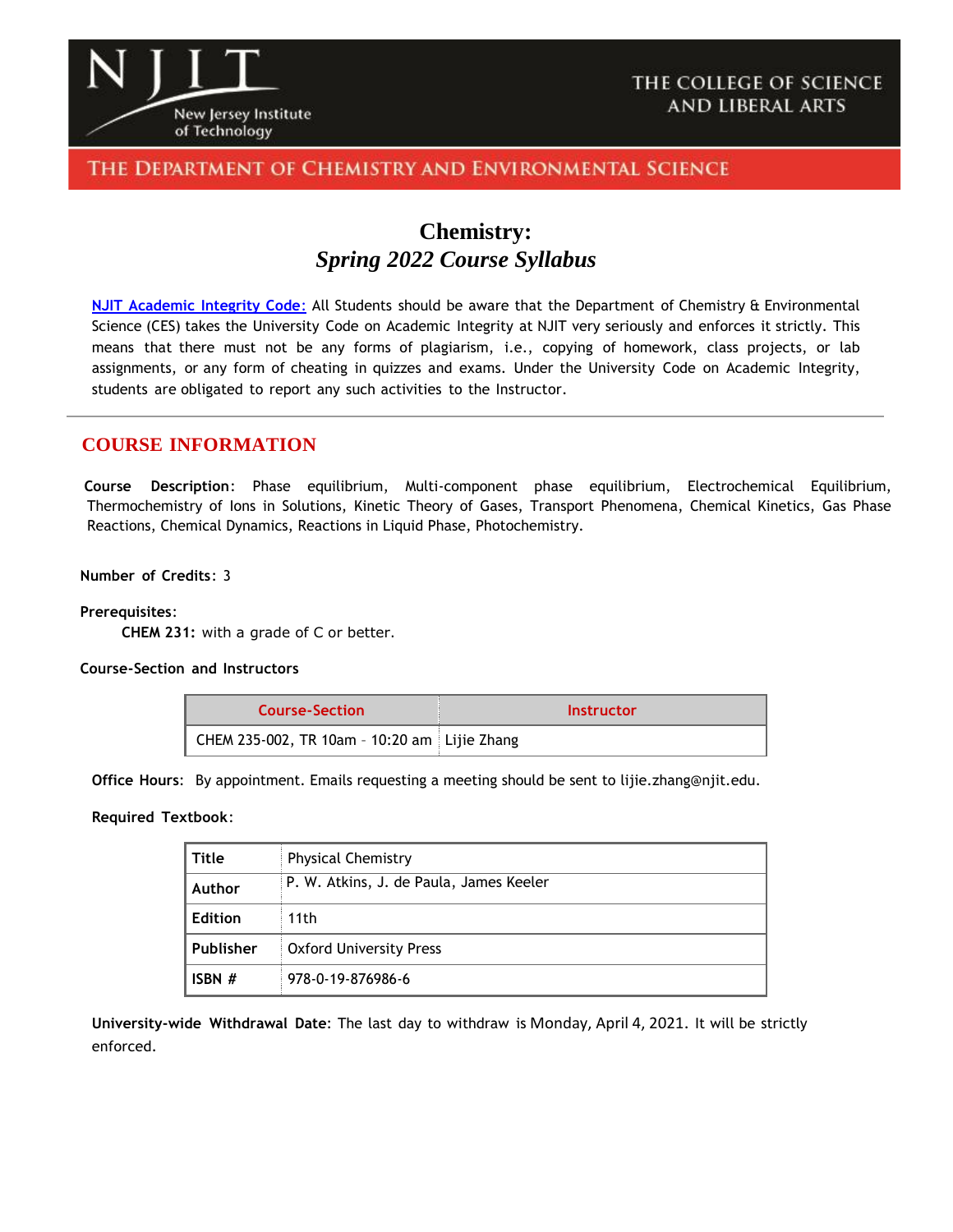**Learning Outcomes:** At the end of the course, the student will be able to

- Sketch and interpret the phase diagrams for liquid-gas, liquid-liquid, and liquid-solid equilibria for mixtures.
- Calculate chemical equilibria in simple reactions and predict impact of temperature and pressure.
- Calculate activities of ions in solutions.
- Calculate the transfer parameters (diffusion coefficient, viscosity, thermal and electrical conductivity).
- Determine the Arrhenius parameters of a chemical reaction from the rate vs. temperature data.
- Process data for reactions of simple orders.
- Build up mechanisms of complex chemical reactions, construct corresponding systems of ODE, and use the steady-state approximation.
- Estimate rate constants of elementary chemical reactions using the Simple Collision Theory and the Transition State Theory.

**Canvas:** There is a course Canvas site that will include significant resources and updates of importance to this course. Please check it frequently, and also make sure to check or forward your NJIT email in order to receive important announcements. Furthermore, all the office hours and discussions will be conducted through WebEx.

## **POLICIES**

**All CES students must familiarize themselves with, and adhere to, all** official university-wide student policies. CES takes these policies very seriously and enforces them strictly.

**Grading Policy**: The final grade in this course will be determined as follows:

| <b>Homework</b>                                                             | 20 |
|-----------------------------------------------------------------------------|----|
| <b>Class Participation</b>                                                  | 20 |
| Solving problems in class, active role in asking and answering<br>questions |    |
| Midterm Exam I                                                              | 20 |
| Midterm Exam II                                                             | 20 |
| <b>Final Exam</b>                                                           | 20 |

Your final letter grade in this course will be based on the following tentative curve:

| A  | 88-100  |   | 60-64.5 |
|----|---------|---|---------|
| B+ | 78-87.9 | D | 55-59.9 |
| B  | 70-77.9 |   | < 55    |
| C+ | 65-69.9 |   |         |

**Attendance Policy**: Attendance at all classes is not mandatory but extremely encouraged due to the nature of the topic which cannot be simply learnt through "getting the notes."

**Homework Policy**: Homework is an expectation of the course. The homework problems set by the instructor at the end of every Thursday lecture are to be solved and uploaded for grading before the next class **(i.e. till midnight of the Sunday before the next class)**. Students will be asked to solve one problem of their choice in the following class which contributes to the grading of "class participation".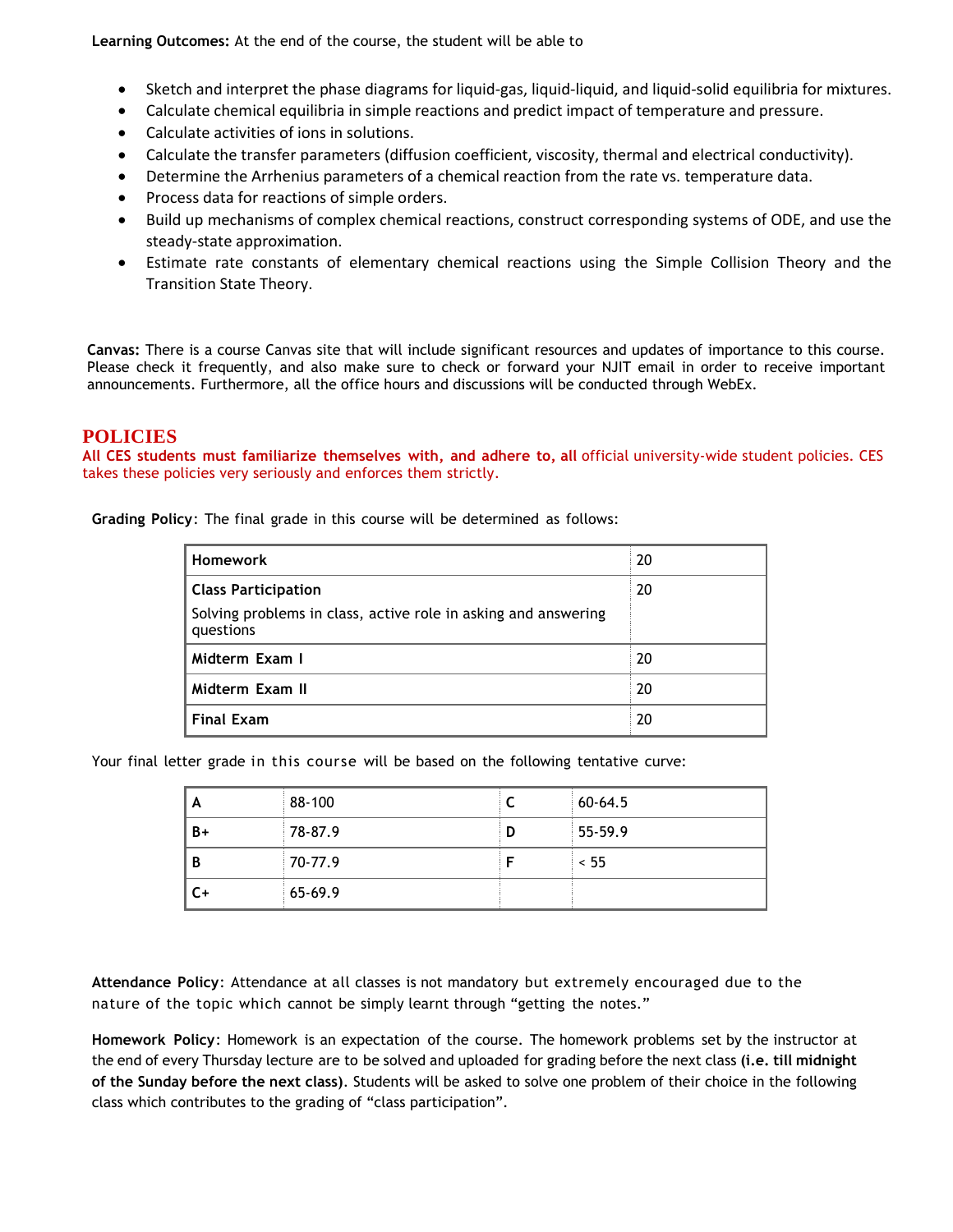**Exams**: There will be two midterm exams during the semester and one final exam. Each exam covers the materials discussed during the prior lectures after the last exam. There will be a mock exam on the session prior to the main exam.

| l Midterm Exam I    | February 22 (first 9 lectures)   |  |
|---------------------|----------------------------------|--|
| l Midterm Exam II   | April 5 (next 8 lectures)        |  |
| l Final Exam Period | May 6 - May 12 (last 8 lectures) |  |

**The exams are open book/notebooks/printed slides.**

**Makeup Exam Policy**: There will normally be **NO MAKE-UP EXAMS** during the semester. In the event that a student has a legitimate reason for missing an exam, the student should contact the Dean of Students office and present written verifiable proof of the reason for missing the exam, e.g., a doctor's note, police report, court notice, etc. clearly stating the date AND time of the mitigating problem. The student must also notify the CES Department Office/Instructor that the exam will be missed so that appropriate steps can be taken to make up the grade.

**Cellular Phones**: All cellular phones and other electronic devices must be switched off during all class times. Such devices are not allowed during exams or quizzes.

## **ADDITIONAL RESOURCES**

**Accommodation of Disabilities**: **O**ffice of **A**ccessibility **R**esources and **S**ervices (*formerly known as Disability Support Services*) offers long term and temporary accommodations for undergraduate, graduate and visiting students at NJIT.

If you are in need of accommodations due to a disability please contact Chantonette Lyles, Associate Director at the Office of Accessibility Resources and Services at 973-596-5417 or via email at [lyles@njit.edu.](mailto:lyles@njit.edu) The office is located in Fenster Hall Room 260. A Letter of Accommodation Eligibility from the Office of Accessibility Resources Services office authorizing your accommodations will be required.

For further information regarding self-identification, the submission of medical documentation and additional support services provided please visit the Accessibility Resources and Services (OARS) website at:

[http://www5.njit.edu/studentsuccess/disability-support-services/](http://www.njit.edu/studentsuccess/accessibility/)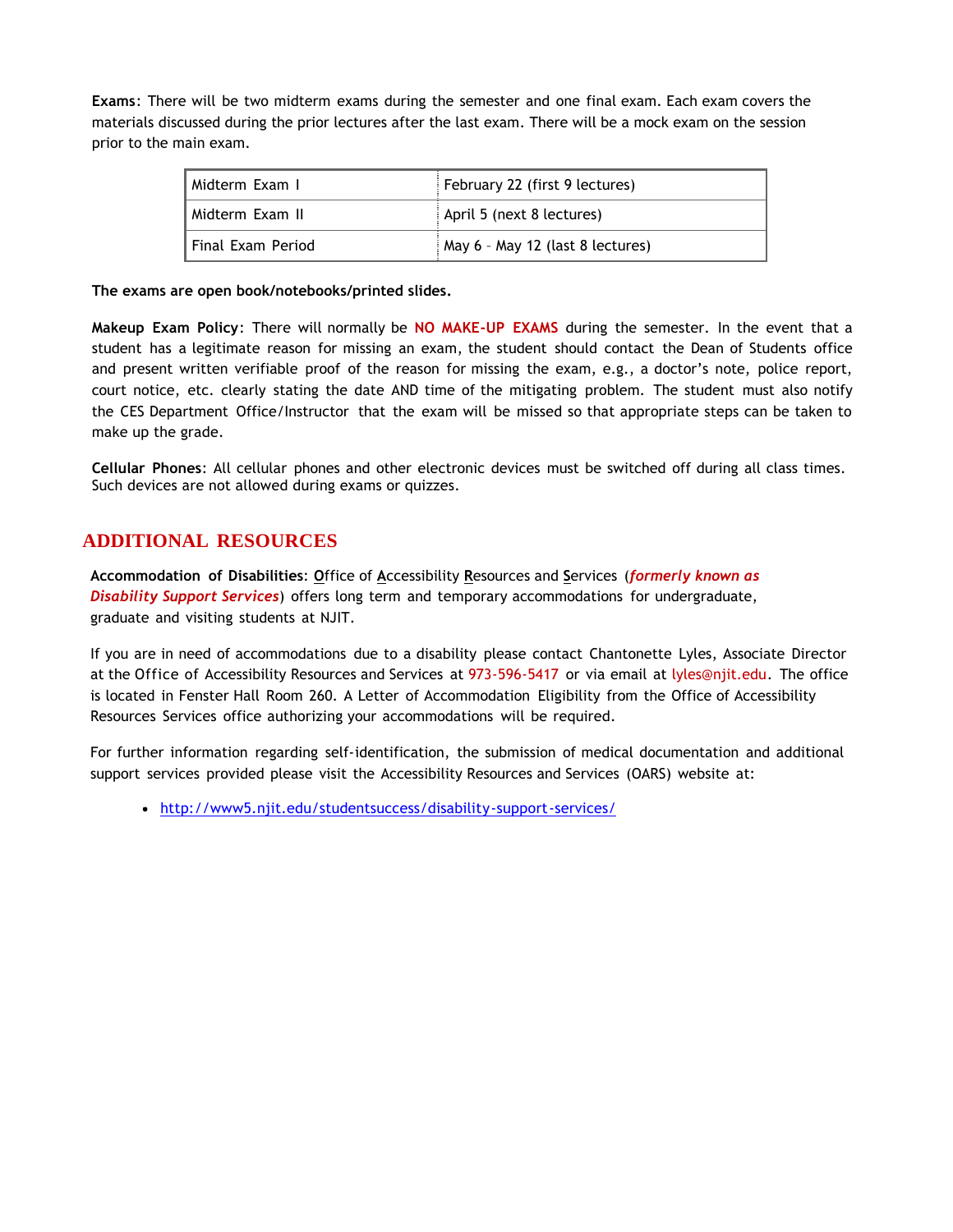# **Important Dates** See: Spring 2022 Academic Calendar, Registrar

## <https://www5.njit.edu/registrar/spring-2022-academic-calendar/>

| January  | 18 | Tuesday   | First Day of Classes                                    |
|----------|----|-----------|---------------------------------------------------------|
| January  | 22 | Saturday  | Saturday Classes Begin                                  |
| January  | 24 | Monday    | Last Day to Add/Drop a Class, Last Day for 100%         |
| January  | 25 | Tuesday   | W Grades Posted for Course Withdrawals                  |
| January  | 31 | Monday    | Last Day for 90% Refund, Full or Partial Withdrawal, No |
| February | 14 | Monday    | Last Day for 50% Refund, Full Withdrawal                |
| March    | 7  | Monday    | Last Day for 25% Refund, Full Withdrawal                |
| March    | 14 | Monday    | Spring Recess Begins - No Classes Scheduled             |
| March    | 19 | Saturday  | Spring Recess Ends                                      |
| April    | 4  | Monday    | Last Day to Withdraw                                    |
| May      | 3  | Tuesday   | <b>Friday Classes Meet</b>                              |
| May      | 3  | Tuesday   | Last Day of Classes                                     |
| May      | 4  | Wednesday | Reading Day 1                                           |
| May      | 5  | Thursday  | Reading Day 2                                           |
| May      | 6  | Friday    | Final Exams Begin                                       |
| May      | 12 | Thursday  | <b>Final Exams End</b>                                  |
| May      | 14 | Saturday  | <b>Final Grades Due</b>                                 |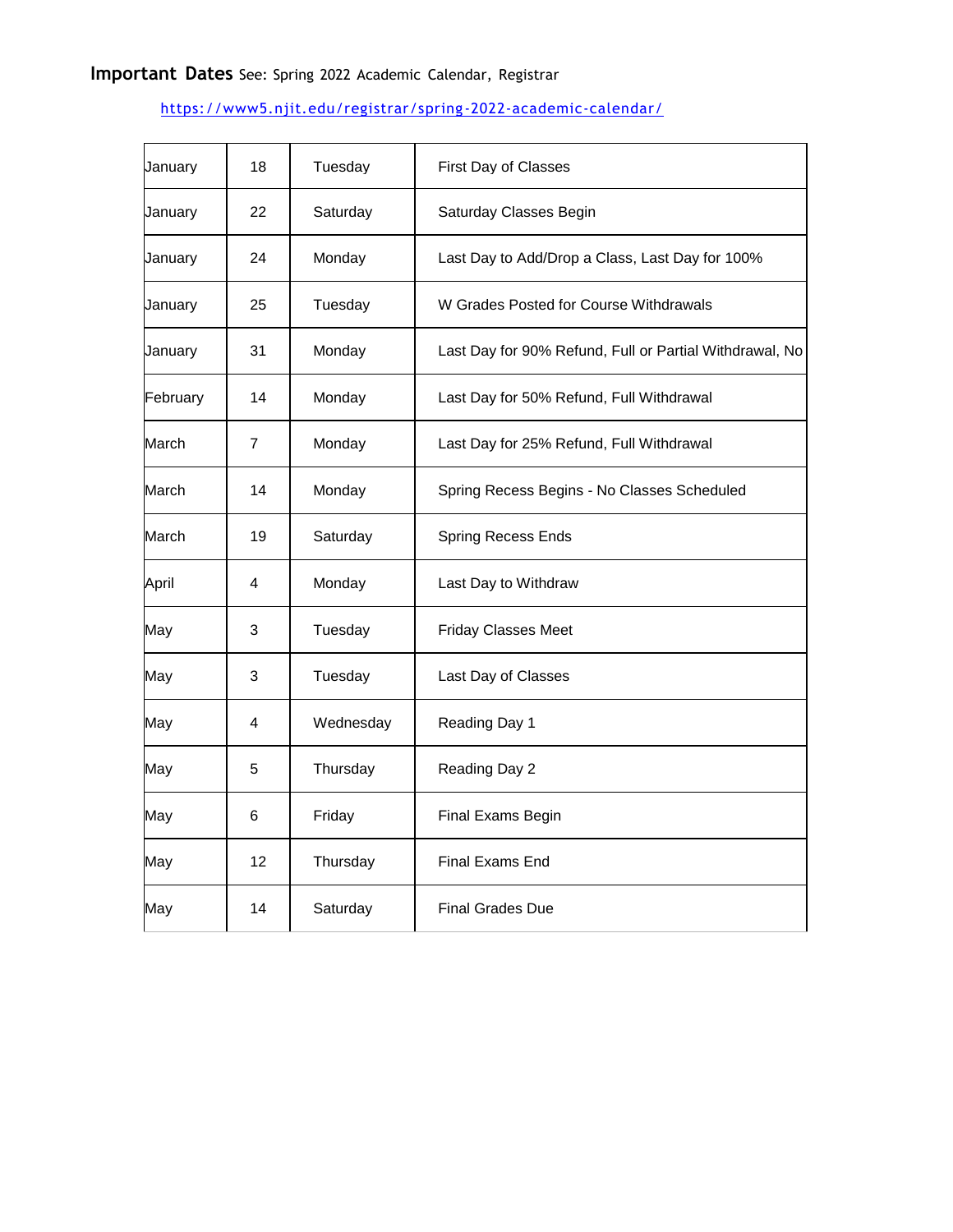# **Tentative Course Outline**

| Lecture        | <b>Date</b> | <b>Topic</b>                                                                                                                                                                                                                                                                                                                         |  |
|----------------|-------------|--------------------------------------------------------------------------------------------------------------------------------------------------------------------------------------------------------------------------------------------------------------------------------------------------------------------------------------|--|
| 1              | 01/18/2021  | Chapter 5. Phase equilibria in multi-component systems. Phases. Phase diagrams. Components.<br>Degrees of freedom. The Gibbs phase rule.                                                                                                                                                                                             |  |
| $\overline{2}$ | 01/20/2021  | Chapter 5. Liquid-vapor equilibria in binary systems. Completely miscible liquids. Ideal<br>solutions. Pressure -composition diagrams. Temperature-composition diagrams. Real solutions.<br>Lever rule. Fractional distillation. Azeotropes.                                                                                         |  |
| 3              | 01/25/2021  | Chapter 5. Liquid-liquid phase equilibria. Partially miscible liquids. Upper and lower critical<br>temperature.                                                                                                                                                                                                                      |  |
| 4              | 01/27/2021  | Chapter 5. Liquid-solid phase equilibria. Partially miscible solids. Simple eutectic systems.<br>Cooling curves. Solid compound formation. Congruently and incongruently melting compounds.<br>Fractional crystallization.                                                                                                           |  |
| 5              | 02/01/2021  | Chapter 6. Chemical equilibrium. The stoichiometric equation. The extent of reaction. The<br>reaction Gibbs energy and the Standard Gibbs Energy of the reaction. The Gibbs energy<br>minimum. The reaction quotient. The equilibrium constant. The equilibrium constant expressed<br>via the Standard Gibbs Energy of the reaction. |  |
| 6              | 02/03/2021  | <b>Chapter 6.</b> Constructing the reaction quotient. Activities. Activities in the gas phase, in<br>solution, and of pure solids and liquids. Equilibrium constant in terms of partial pressures, $K_p$ .<br>Equilibrium constant in terms of mole fractions, Kx. Sample equilibrium calculations.                                  |  |
| $\overline{7}$ | 02/08/2021  | Chapter 6. The response of equilibria to temperature and pressure. The Le Chatelier Principle.<br>The van't Hoff equation. Sample equilibrium calculations using the equilibrium constant in<br>terms of mole fractions and partial pressures.                                                                                       |  |
| 8              | 02/10/2021  | Chapter 5. Thermodynamics of ions in solutions. Thermodynamic functions of formation of ions<br>in solutions. The convention for $H_3O^*$ . Activities of ions in solution. Activities of electrolytes.<br>The mean ionic activity and the activity coefficient.                                                                     |  |
| 9              | 02/15/2021  | Chapter 5. The Debye-Huckel limiting law. The ionic strength.                                                                                                                                                                                                                                                                        |  |
| 10             | 02/17/2021  | Mock Exam                                                                                                                                                                                                                                                                                                                            |  |
| 11             | 02/22/2021  | Midterm Exam I                                                                                                                                                                                                                                                                                                                       |  |
| 12             | 02/24/2021  | Chapter 6. Equilibrium electrochemistry. Reduction and oxidation. Redox reactions.<br>Electrochemical cell. Half-reactions and electrodes. The variety of cells. The variety of<br>electrodes. Electrochemical cell at equilibrium. The cell potential. The Nernst equation.                                                         |  |
| 13             | 03/01/2021  | Chapter 6. The standard potentials. The reference electrode. The electrochemical series.<br>Solubility constants. Thermodynamic functions from the cell potential measurements.                                                                                                                                                      |  |
| 14             | 03/03/2021  | Chapter 16. Molecules in motion. Mean free path. Collisions with walls and surfaces. Effusion.                                                                                                                                                                                                                                       |  |
| 15             | 03/08/2021  | Chapter 16. Migration down gradients. Transport properties of gas. Diffusion, thermal<br>conductivity and viscosity.                                                                                                                                                                                                                 |  |
| 16             | 03/10/2021  | Chapter 16. Molecular motion in liquids. The conductivity of electrolyte solutions. The<br>mobilities of ions.                                                                                                                                                                                                                       |  |
| 17             | 03/22/2021  | Chapter 16. Mobility and diffusion. Conductivity of weak and strong electrolytes. The Ostwald<br>dilution law. The Kohlrausch law.                                                                                                                                                                                                   |  |
| 18             | 03/24/2021  | Chapter 17. The rates of chemical reactions. Elementary and complex chemical reactions. The<br>rate law. Reactions of simple orders. The rate constant.                                                                                                                                                                              |  |
| 19             | 03/29/2021  | Chapter 17. The formal chemical kinetics. First, second and third order chemical reactions. The<br>integrated rate laws.                                                                                                                                                                                                             |  |
|                |             |                                                                                                                                                                                                                                                                                                                                      |  |